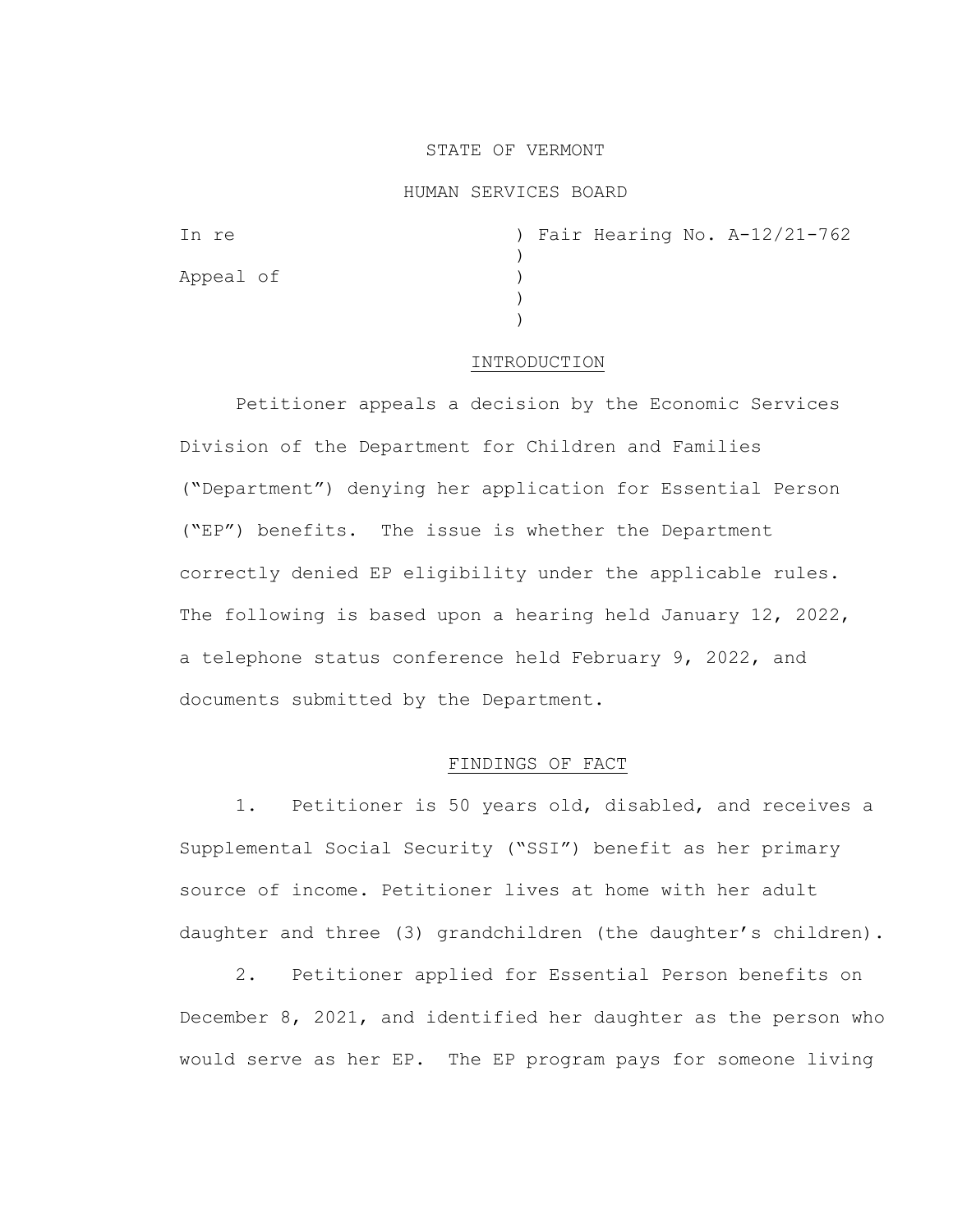in the home of the applicant to provide personal care and homemaker assistance to the applicant.

3. Petitioner was initially denied EP eligibility for being over the income threshold; however, it turned out that the Department was counting a source of income (alimony) that petitioner was no longer receiving. After that issue was clarified, the Department denied petitioner's application a second time on the grounds that her daughter is eligible for Reach Up Financial Assistance ("RUFA"). Although petitioner's daughter had not applied for RUFA, the Department deemed her very likely (if not certainly) eligible based on petitioner's application which indicated the daughter – who was expecting a third child at the time of petitioner's application – had no income.

4. At hearing, petitioner indicated that her daughter was reluctant to apply for RUFA because of concerns about pursuing the non-custodial parents of the children for child support (through the Office of Child Support), which is a general condition of RUFA participation. After it was explained to petitioner and her daughter that the daughter could seek a waiver of the requirement to pursue child support based on safety concerns, it appeared that the daughter was willing to consider applying for RUFA. However, as of the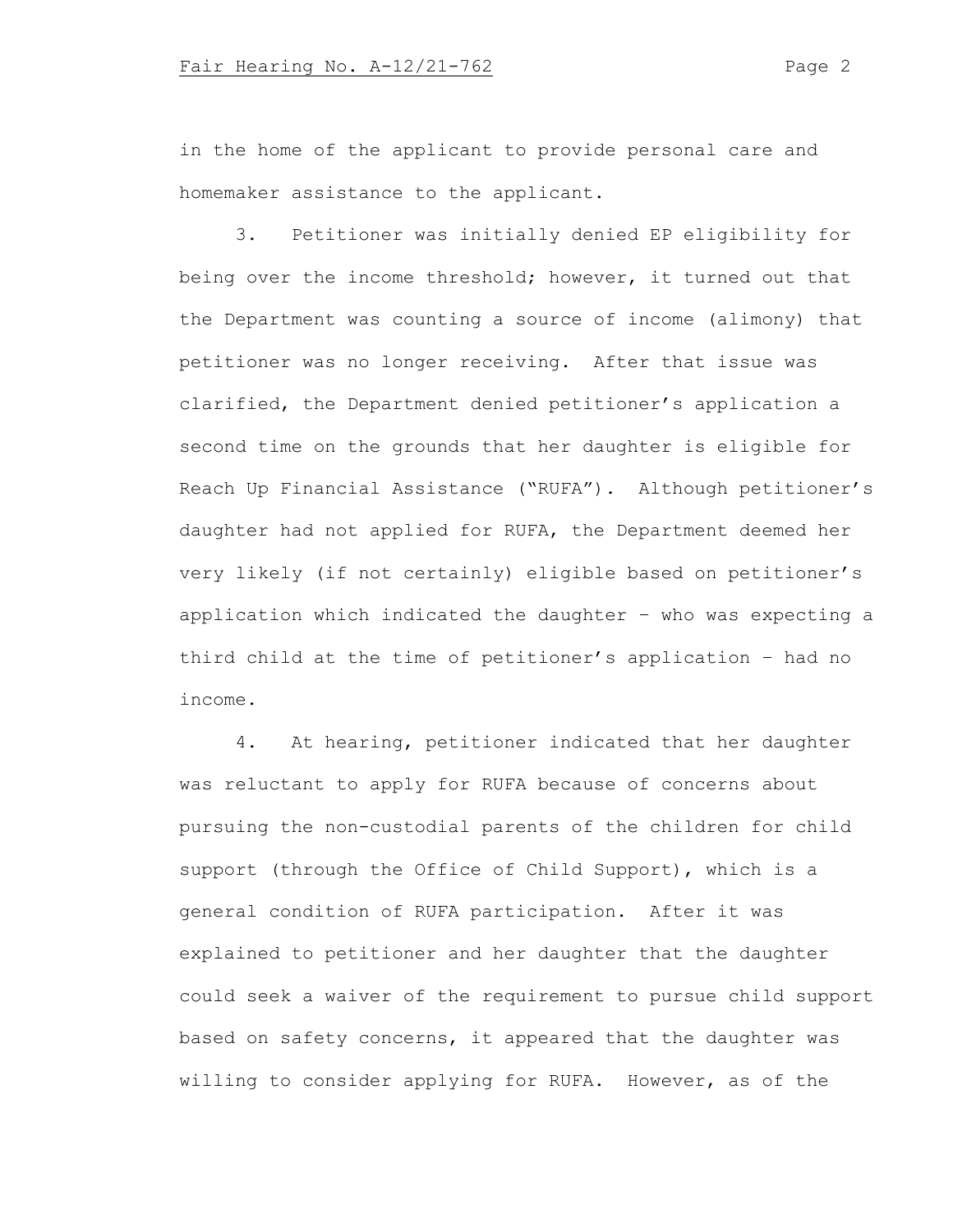February 9, 2022, status conference in this matter, petitioner's daughter had not applied for RUFA, which petitioner explained was in great part due to her daughter recently giving birth.

5. Given the uncertainty regarding whether petitioner's daughter will actually apply for RUFA, petitioner has maintained her appeal of the Department's determination that her daughter cannot serve as her EP under the rules.

### ORDER

The Department's decision is affirmed.

### REASONS

Review of the Department's determination is de novo. The Department has the burden of proof at hearing if terminating or reducing existing benefits; otherwise the petitioner bears the burden. *See* Fair Hearing Rule 1000.3.0.4.

Vermont initially adopted the Aid to the Aged, Blind and Disabled ("AABD") program to supplement federal SSI payments received by Vermonters. *See* 33 V.S.A. § 1301. The Legislature expanded the AABD program in 1977 so that participants could have the assistance of an Essential Person, with one of the requirements being that the EP must be "needy." 33 V.S.A. § 1307; AABD-EP Rules § 2780. In summary, the program provides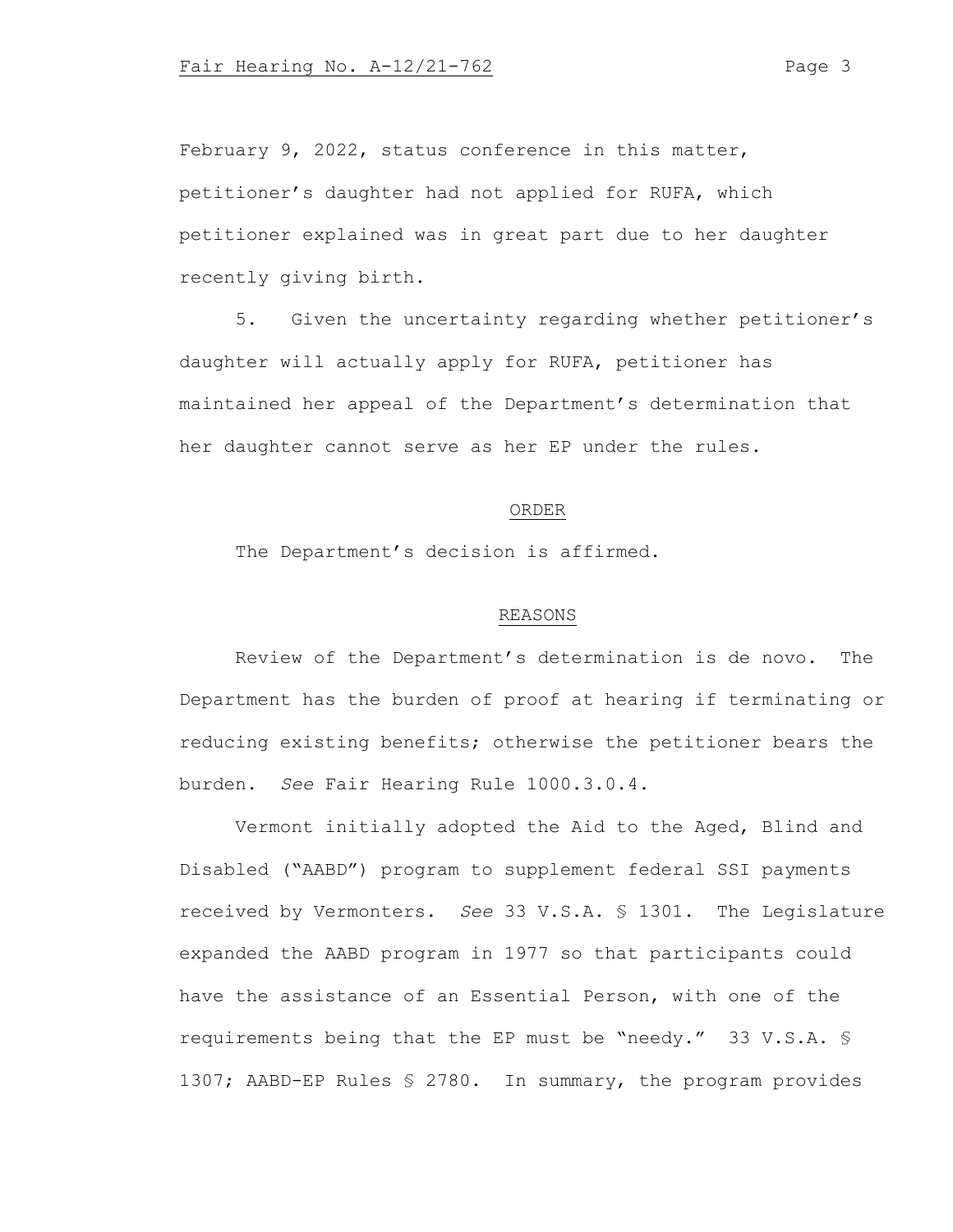the means for a low-income EP to remain in the applicant's household by providing the household with a stipend. Benefits are provided with "due regard" to both the applicant's financial need and "the needs, income, and resources of the needy essential person." 33 V.S.A. § 1307.

The AABD-EP rules make clear that the identified EP cannot be eligible for SSI or RUFA themselves:

An individual may qualify as an Essential Person by meeting each of the five criteria listed below:

A. S/he is living in the applicant/recipient's household. B. S/he is not eligible for SSI/AABD or for Reach Up in his/her own right...

AABD-EP Rules § 2871.

The Board has considered numerous prior cases where a designated EP has been disqualified due to being eligible for SSI or RUFA and consistently affirmed the Department's denial or termination of EP benefits on that basis. *See e.g.*, Fair Hearing Nos. M-03/16-331; R-02/16-136; and B-03/12-173. As observed in Fair Hearing No. M-03/16-331 "[t]he regulations are clear that participation in the Essential Person program is limited to those with caretakers who do not have income (*or potential income*) of their own. *Id.* at pp. 3-4 (emphasis added).